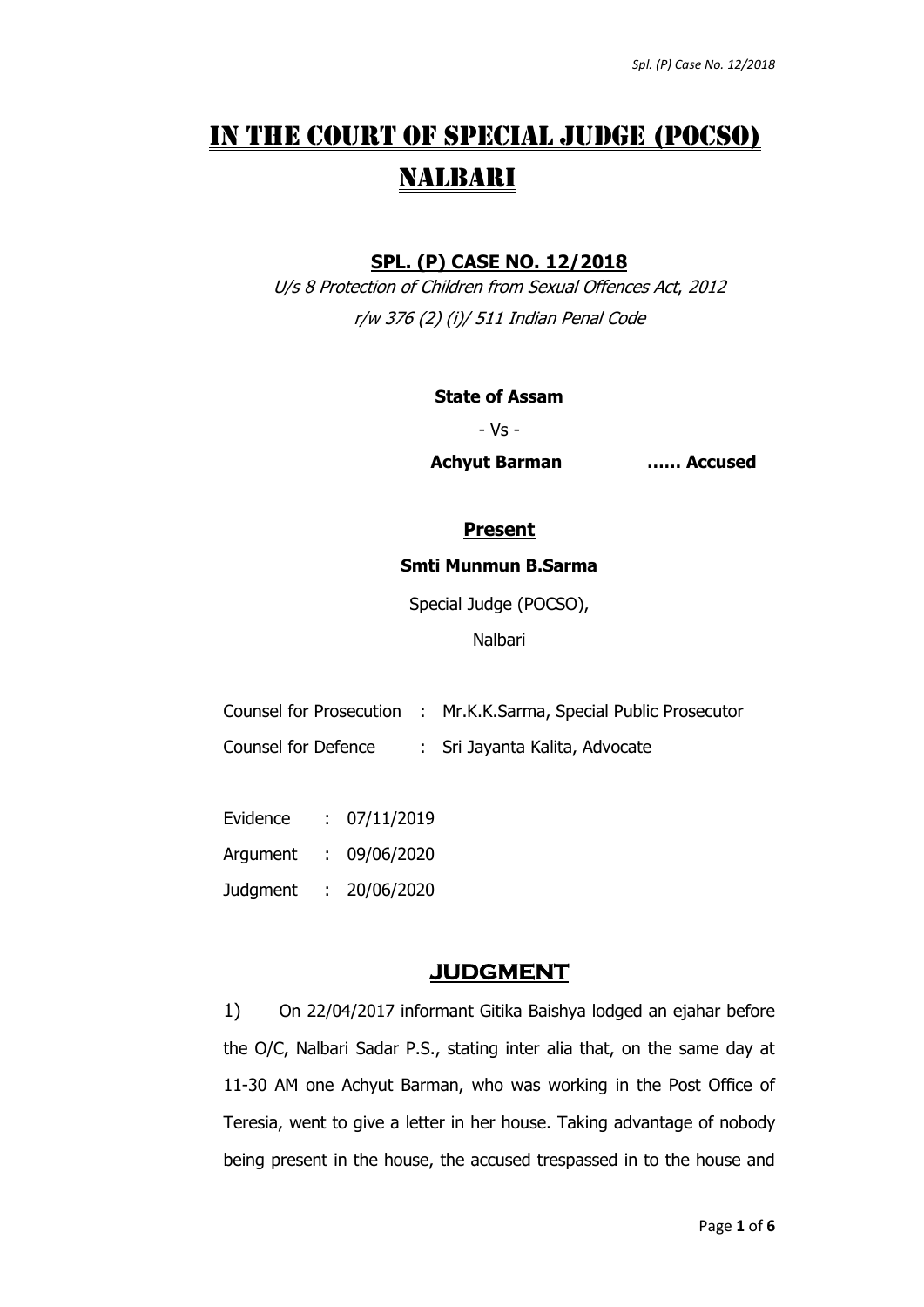dragged her daughter victim 'X' (14 years) and gagged her mouth and tried to rape her. When local people came hearing victim's hue and cry, the accused fled. Hence, this present case.

2) On receipt of the FIR police registered a case as Nalbari PS Case No. 263/17 u/s 376/511 IPC r/w s.8 of Protection of Children from Sexual Offences Act, 2012 (hereinafter referred to as POCSO Act). The police went to the place of occurrence and examined the available witnesses. Statements of the witnesses were recorded and her statement u/s 164 CrPC was duly recorded. On completion of investigation, a prima facie case having appeared against the accused, the IO submitted charge sheet against accused Achyut Barman u/s 376/511 IPC r/w s.8 POCSO Act.

3) Cognizance was taken u/s 376/511 IPC r/w s.8 POCSO Act and the accused Achyut Barman appeared before the court to face trial. Necessary copies were furnished to him. After considering the materials available on Case Record and Case Diary and prima facie case having appeared u/s 376/511 IPC r/w s.8 POCSO Act, charges were framed and the content of the offences were read over and explained to the accused Achyut Barman, to which he pleaded not guilty and claimed to be tried.

4) To prove the offence u/s 376/511 IPC r/w s.8 POCSO Act against the accused person, the prosecution side examined 2 (Two) witnesses & exhibited 3 documents. To substantiate his claim, defence did not examine any witness. The accused person's case, as could be ascertained from cross-examination of the prosecution witness was that of total denial.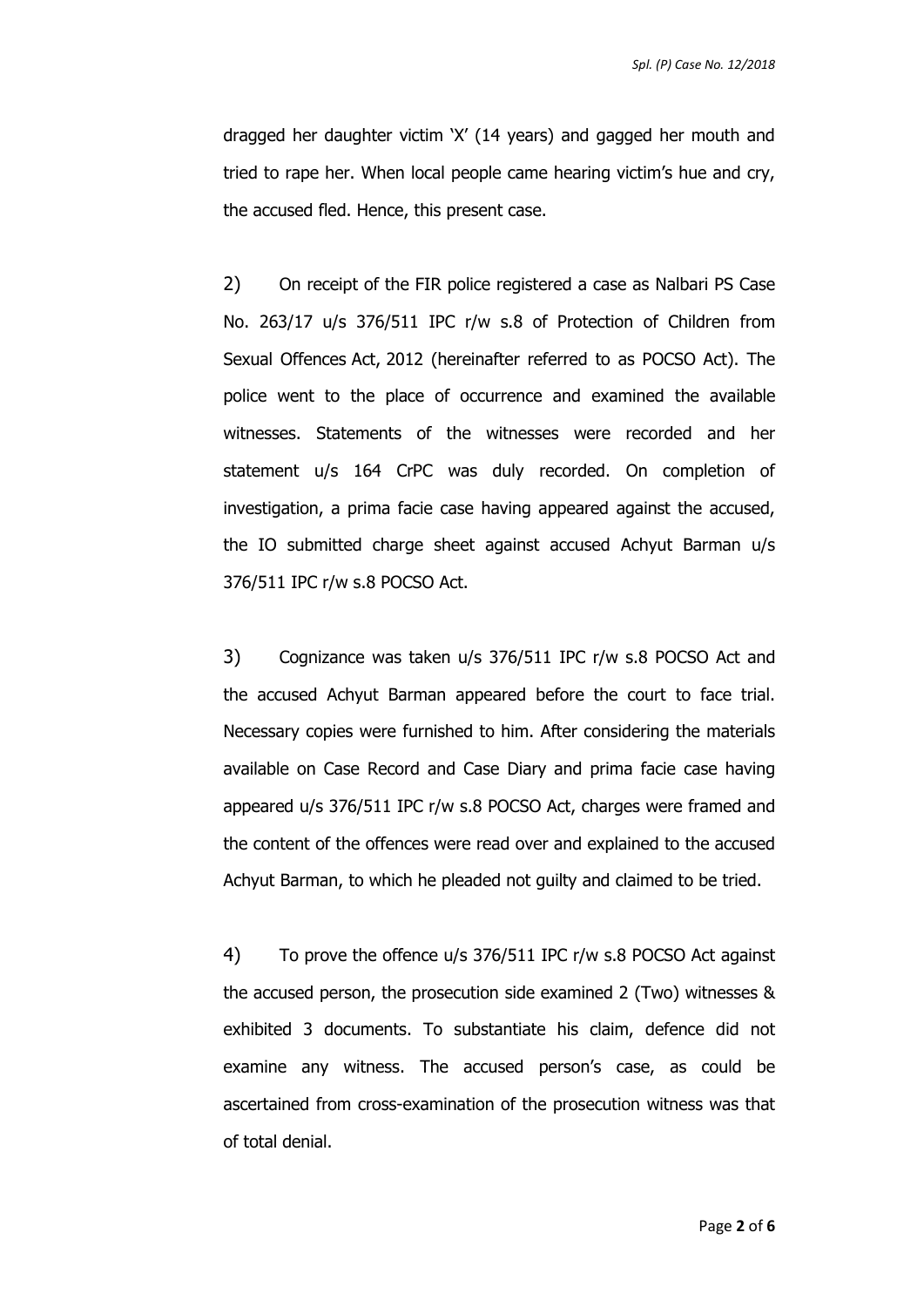#### 5) The **points for determination** are –

- a) Whether on 22/04/2017 at about 11:30 AM, the accused attempted to commit rape upon victim 'X', aged 14 years?
- b) Whether the accused on the same date, time and place committed sexual assault upon the victim, aged 14 years?

#### **DISCUSSIONS, DECISIONS & REASONS THEREOF –**

6) I heard the arguments forwarded by the Ld. Special Public Prosecutor and ld. counsel for the accused. I have also gone through the materials available in the Case Record & the Case Diary. Considering the limited evidence available on record, the charge u/s 376/511 IPC r/w s.8 POCSO Act are discussed together herein below, without losing their individuality.

7) **To be convicted u/s 376/511 IPC it must be proved** that the accused Achyut Barman attempted to commit rape on the victim. On the other hand, **To be convicted u/s 8 POCSO Act it must be proved** that the accused Achyut Barman committed sexual assault upon the victim, aged 14 years. **S.7 POCSO Act defines 'sexual assault'** as follows –

> "Whoever, with sexual intent touches the vagina, penis, anus or breast of the child or makes the child touch the vagina, penis, anus or breast of such person or any other person, or does any other act with sexual intent which involves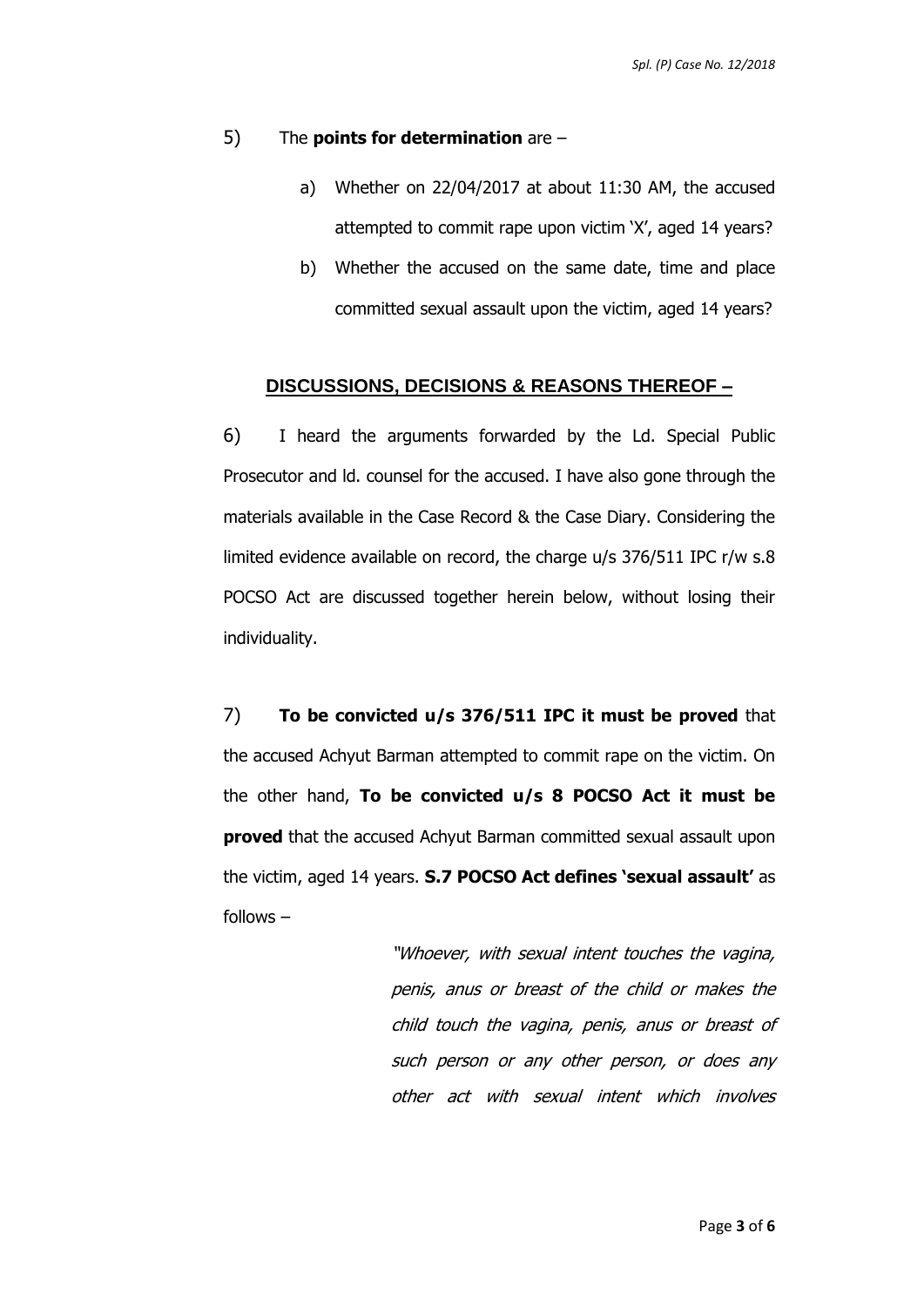physical contact without penetration is said to commit sexual assault."

8) Keeping the above parameters in mind, the evidences of the witnesses and documentary evidences are analyzed. The **victim 'X' deposed as PW2** and the **informant deposed as PW1**. Both of them stated that the victim was at home with her brother and another village girl when the accused, being a postman, came to deliver a policy. He touched the victim's head and out of fear the victim rushed to the courtyard and screamed. PW1/informant was returning home and hearing PW2's scream she immediately went to the thana & lodged the case without asking the victim what happened. Later PW1 came to know that no bad thing happened.

9) Thus, what appears from the evidence is that neither the informant nor the victim supported the prosecution case. No material appeared against the accused u/s 376/511 IPC r/w s.8 POCSO Act and prosecution failed to prove the case against him beyond all reasonable doubt..

### **ORDER**

10) Thus, in view of the discussions made in the prior paragraphs it is held that the accused is not guilty u/s 376/511 IPC r/w s.8 POCSO Act. **Accused Achyut Barman is acquitted on benefit of doubt and set at liberty**. Bail bond is cancelled and the bailor discharged.

Zimma, if any, is made absolute.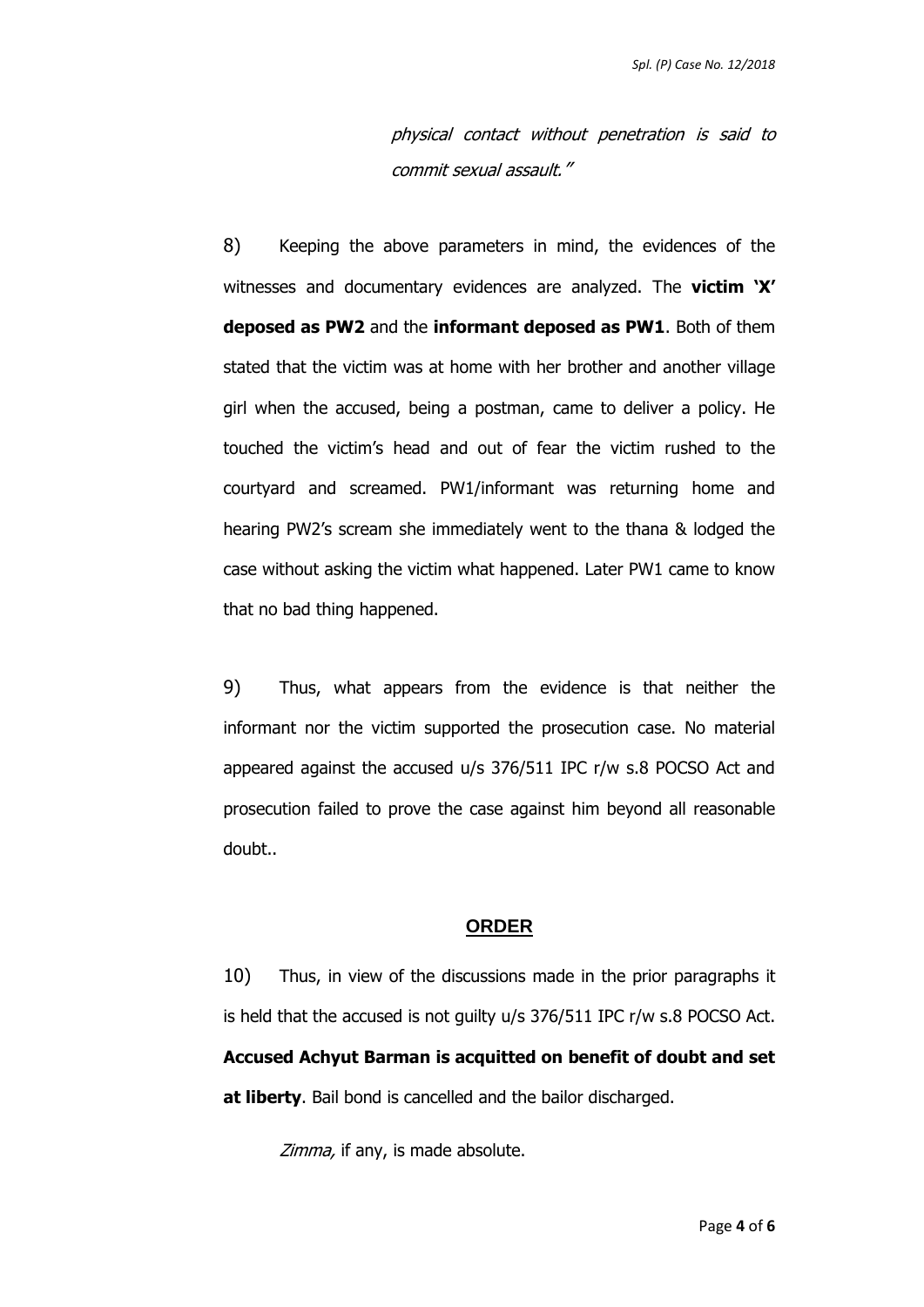A copy of the judgment be forwarded to the learned District Magistrate, Nalbari, as provided u/s 365 CrPC.

Let the case record be consigned to record room after completing the formalities.

Given under my hand and seal of this Court on this the **23rd day of June'2020.** 

# **(Smti Munmun B.Sarma)**

 Special Judge (POCSO), Nalbari